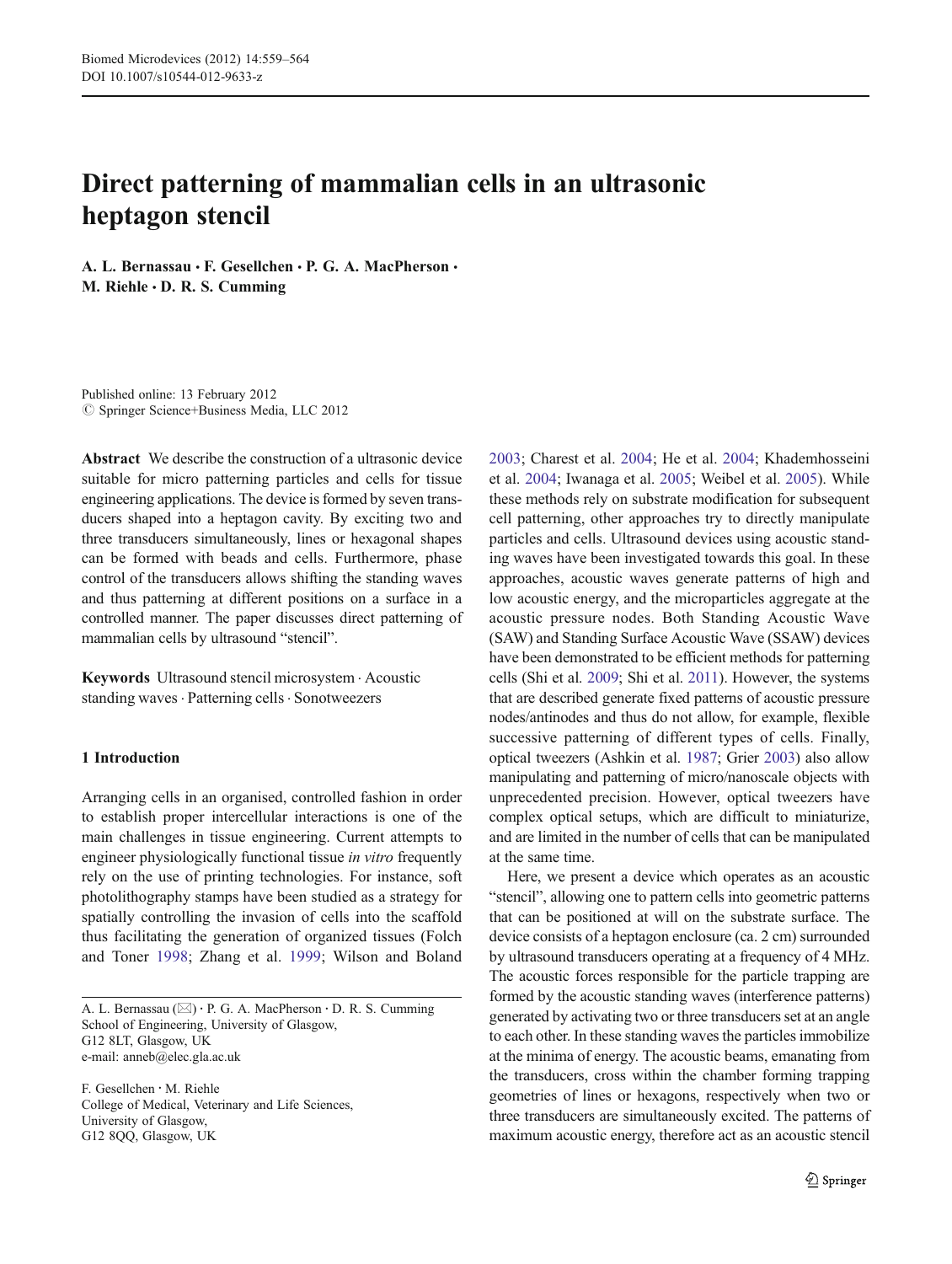<span id="page-1-0"></span>

Fig. 1 (a) Device shaped into a heptagon and bonded to a PCB for easy connection of each channel (cell size ~2 cm), (b) Schematic of the heptagonal chamber with the agar layer and the cover slip placed in the middle of the cavity

Fig. 2 Simulation results showing the creation of standing waves in the middle of the heptagonal cavity when (a) two or (b) three transducers are excited simultaneously. The maxima are dark, and the minima are *white*;  $(c, d)$  show the central area of  $(a)$  and  $(b)$ respectively when magnified by 10 times. (c) clearly shows the minima (white) as edges that are useful for trapping material in lines, whereas (d) shows hexagonal traps

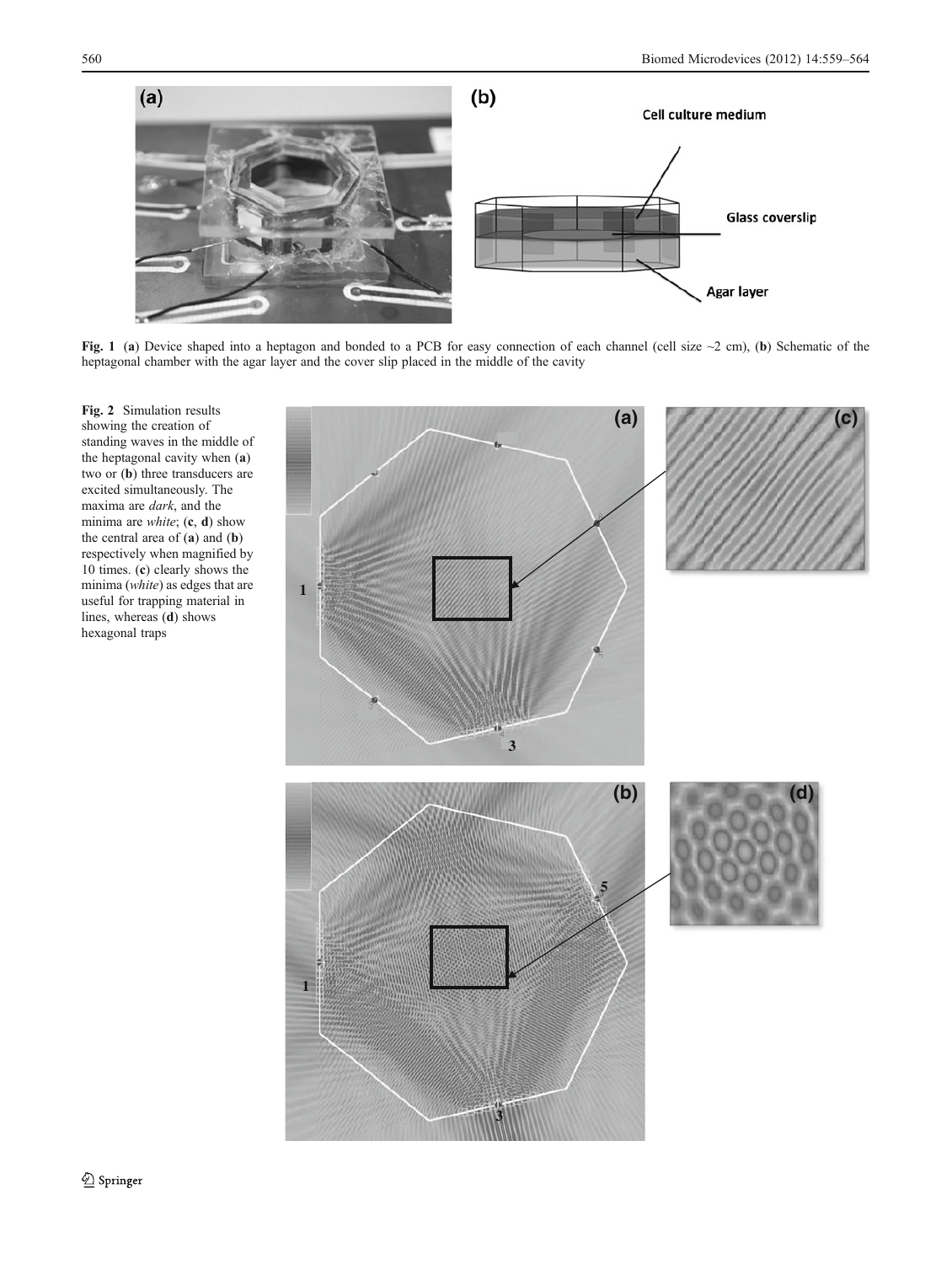<span id="page-2-0"></span>since the particles will not immobilize along these patterns, but instead settle along the minima of the acoustic energy. Electronic adjustment of the relative phases of the excitation signals allows the standing wave patterns to be moved at will on the substrate surface. In this paper, the structure of these acoustic devices, termed sonotweezers is discussed in detail as well as their particle and cell patterning capabilities.

## 2 Structure and working mechanism

The sonotweezers device was created by bonding NCE51 Noliac Ceramic lead zirconate titanate (PZT) (E.P. Electronic Components Limited, UK) plates to a flexible printed circuit board (Flexible dynamics Ltd, UK) and folding it into a heptagon. The flexible circuit was designed with holes along the folding edges to facilitate the shaping of the device. Once the circuit is folded, the holes are sealed.

As shown in Fig. [1\(a\)](#page-1-0), the heptagonal flexible printed circuit board was first sandwiched between two poly (methyl methacrylate) (PMMA) plates to create a sealed unit. Silicone rubber aquarium glue was used as a sealant to ensure biocompatibility of the device. Secondly, the sealed heptagon was mounted on a rigid printed circuit board to allow simple electrical connection to each transducer element.

To reduce these acoustic streaming, an agar layer (1.5% Agar in deionised water; Fisher Scientific UK Ltd, UK) was deposited at the bottom of the device, thus creating a smaller cavity (0.6 ml of liquid) above the agar that very effectively reduces streaming. Agar has acoustic properties similar to water and does not change the acoustic wave interference patterns (Zell et al. [2007\)](#page-5-0). Figure [1\(b\)](#page-1-0) shows a schema of the heptagonal chamber with the agar layer.

The PZT transducer plates were 5 mm $\times$ 5 mm with a thickness of 0.5 mm. The flexible circuit board was a ribbon of 10 mm width and 72 mm in length, each face of the heptagon being 10 mm long.

Synchronisation between channels was achieved using an arbitrary waveform generator providing four output channels (TGA12104, Aim and Thurlby Thandar Instruments, UK) allowing independent control of the amplitude, phase and frequency. The signals from the waveform generators were amplified and electronically matched by high speed buffers, BUF634T (Texas Instruments, UK).

This method offers multiple advantages over previous approaches, including a small overall device, compatibility with sterile cell culture, simplicity in experimental setup and control as well as the potential for integration with analytic sensors modules.

The influence and combination of two and three simultaneously excited transducers was investigated and discussed in detail elsewhere (Bernassau et al. [2011\)](#page-5-0). In this paper, each excited transducer was separated by at least one inactive transducer. For the two transducer  $(1-3)$  setup, the excited transducers were separated by one inactive transducer (Fig. [2](#page-1-0) [\(a\)\)](#page-1-0). In the three transducer  $(1-3-5)$  setup, transducer  $(3)$  is separated by one inactive transducer on each side (Fig. [2\(b\)\)](#page-1-0).

Fig. 3 (a) Micrograph showing trapped 10 μm polystyrene particles with transducers 1 and 3 active (inset), the distance between minima is 236 μm. Scale bar=200  $\mu$ m. (b) Overlay of two micrographs taken at two different relative phase shifts of transducer 1 and transducer 3 (*black*=0°, *grey*=180°) showing the movement of the particles by 118 μm, (c) Micrograph of particles clustered in a hexagonal arrangement when transducers 1-3-5 were active, scale  $bar=200 \mu m$ , (d) Overlay of two micrographs taken at two different relative phase shifts of transducer 1 with respect to transducer 3 and 5 (black= $0^{\circ}$ ,  $grey=180^{\circ}$ ), showing the movement of the particles. For (b) and (d) the microscope and sample are kept in a fixed position. ImageJ was used to create a transparent background for the purpose of the overlay

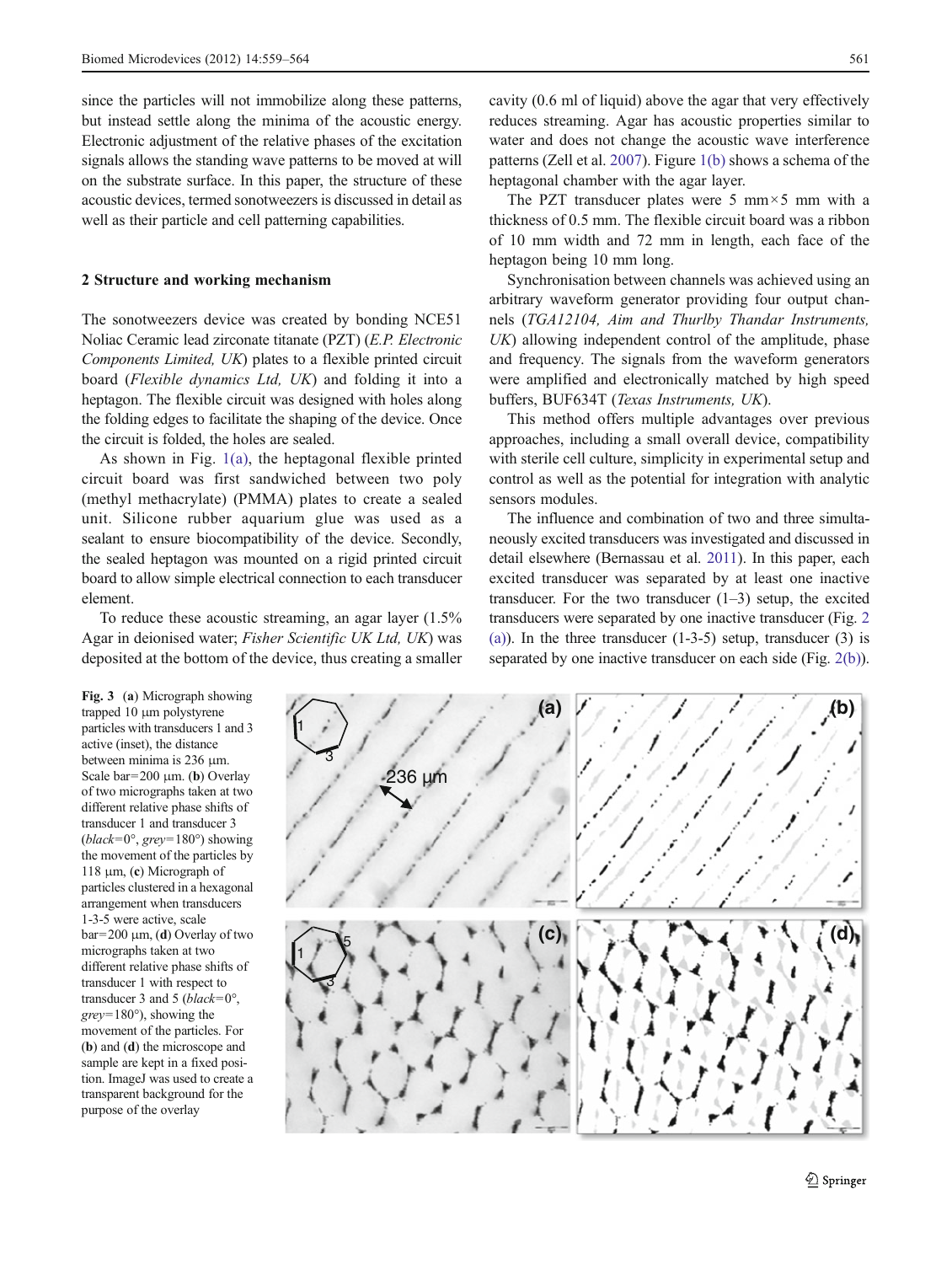<span id="page-3-0"></span>

Fig. 4 Evolution of the temperature of the liquid over time

In this study a 180° phase shifts were used to move the micro beads or cells.

Figure [2](#page-1-0) shows the computer simulation results obtained with two and three transducers excited simultaneously showing the theoretically expected patterns. The program is based on Huygen's principle and simulates the acoustic pressure distribution within the heptagonal cavity. In order to simplify the model, the boundaries were assumed to be perfectly absorbing. The wave field generated by one transducer,  $g(r)$ , was modelled as the sum of several simple cylindrical point sources,  $f(r)$ :

$$
f(r) = Ae^{\frac{-\alpha r}{\lambda}} \cos(\omega t - kr + \Phi)
$$

$$
g(r) = \sum_{i=1}^{n} f(r_i)
$$

Where A is the amplitude,  $\alpha$  is the damping factor,  $\lambda$  is the wavelength, and  $\Phi$  is the initial phase in degrees.

It can be seen in Fig. [2](#page-1-0) that the most regular standing wave patterns are situated in the middle of the heptagonal cavity, at the intersection of the travelling waves and the experiments follow this behaviour. For two active transducers a linear pattern of nodes and antinodes is formed (Fig. [2\(c\)](#page-1-0)). For three active transducers, the nodes adopt a pattern with a hexagonal shape (Fig. [2\(d\)\)](#page-1-0). It will be shown

that the particles and the cells accumulate at the acoustic nodes of minimum acoustic energy.

## 3 Results and discussion

In the original device, substantial particle movement within the acoustic nodes was observed in the liquid, probably due to streaming effects. For example, the particles would travel along but within the lines in which they are trapped (2 transducers case). This adverse phenomenon was ascribed to the large amount of fluid that the cavity contains (~2 ml of liquid) and to the unbalanced acoustic energy of the travelling waves generated by the transducers that are at angle with each other. Under these conditions, it was difficult to pattern the entities in a stable manner. An addition of agar layer overcame the streaming phenomenon.

#### 3.1 Patterning of micro polystyrene beads

Polystyrene particles were first used in a proof-of-concept experiment to ascertain and optimize the trapping capabilities of the heptagonal device. All experiments were performed using 10 μm diameter polystyrene beads (Polysciences *Europe, Germany*). The transducers were excited with  $8 V_{\text{pp}}$ at a frequency of 4 MHz. In all experiments particles were reproducibly trapped by exciting either two or three transducers simultaneously and the position of the particles could be controlled by shifting the phase of one of the transducers relative to the others.

When two transducers are simultaneously excited, the nodes created are along lines that bisect the angle formed by the two transducers. The distance d between the nodes can be calculated by  $d = \lambda/2\sin(\theta/2)$ , where  $\theta$  is the angle formed by the normal to the planes of the two sides with the active transducers. In the case presented in the paper,  $\theta$  is 105° and  $\lambda$ =375 µm.

Figure [3](#page-2-0) shows the results when two transducers  $(1-3)$ are excited simultaneously. The particles align along lines with a separation distance of 236  $\mu$ m. Figure [3\(b\)](#page-2-0) shows the effect of a 180° phase shift of transducer 1: the particles move towards transducer 3 by about 118 μm. With the same

Fig. 5 Photographs of MDCK cells patterned with (a) two or (b) three transducers. Scale bar (a) 100 μm, (b) 200 μm

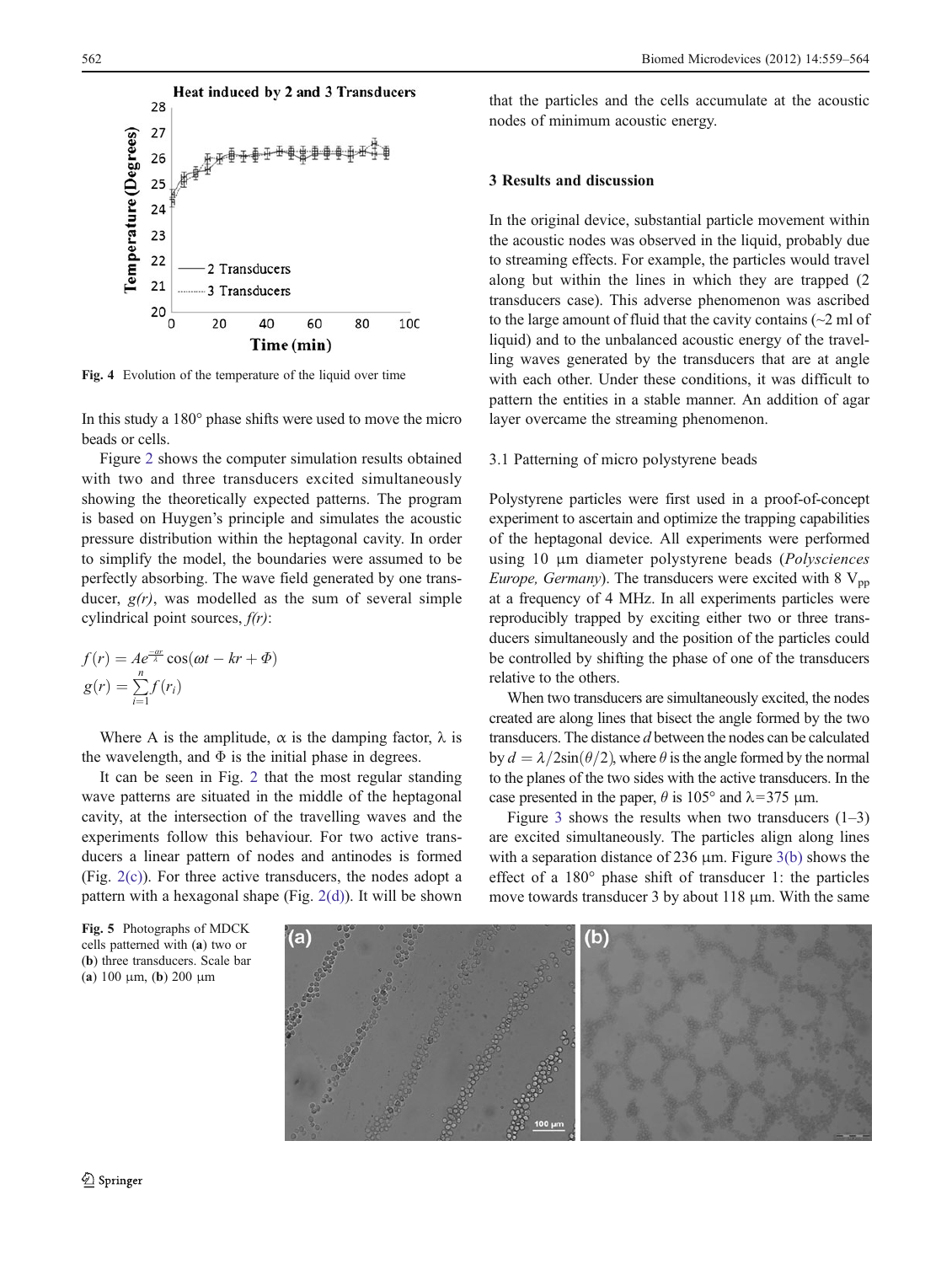<span id="page-4-0"></span>Fig. 6 Photographs of MDCK cells patterned with two transducers (a) after 1 h with the ultrasound switched on, (b, c) 10 min after a 180° phase shift on transducer 1, (c) with a second batch of cells added after the phase shift



combination, if the phase is changed in transducer 3 the particles moved towards transducer 1.

With three transducers (1-3-5), the particles cluster around acoustic nodes of minimum energy forming a clear hexagonal pattern (Fig.  $3(c)$ ). When the phase of one of the three transducers is shifted, the nodes and antinodes of acoustic energy are displaced, and the clustered particles follow accordingly. Figure  $3(d)$  shows the overlay of two photographs of the respective particle pattern with the phase of transducer 1 shifted by 180°. The black hexagon shape represents the agglomerated particles at phase equals 0° and the grey one represents the particles trapped when the phase of transducer 1 has been shifted by 180°.

Therefore, in this heptagonal device, particles can be trapped and displaced in a reproducible and predictable manner in two dimensional patterns. The patterns can be displaced while at the same time retaining their relative positions, simply by shifting the phase of one of the transducers.

## 3.2 Patterning of cells

We further examined if the SonoTweezers technique can be readily used to pattern mammalian cells such as Madin-Darby Canine Kidney (MDCK) cells. In this context, the ability to maintain a sterile environment is a critical factor. It is also important to demonstrate that the cells keep their viability and were not damaged e.g. by the ultrasonic forces, or streaming, or excessive heat during the patterning process. Either two or three transducers were excited simultaneously at  $8V_{\text{pp}}$  and  $4$  $V_{\text{nn}}$  respectively.

The heat generated by the ultrasound transducers can be a problem for cell viability as overheating will adversely affect cell metabolism. We have investigated the heat generated by two and three transducers excited simultaneously over 90 min when the agar filled the cavity to  $\frac{3}{4}$  of the height of the heptagon. Figure [4](#page-3-0) shows the temperature over time. The starting temperature was 25.3°C (room temperature) and increased slowly to 26°C. It can be noticed that the temperature after 20 min stays stable and does not exceed 26°C.

We can conclude that under the experimental conditions used, that allow a good cell trapping and alignment, the heat



Fig. 7 Histogram showing the MDCK cells movement from their initial position and after 10 min of excitation at a phase shift of 180°